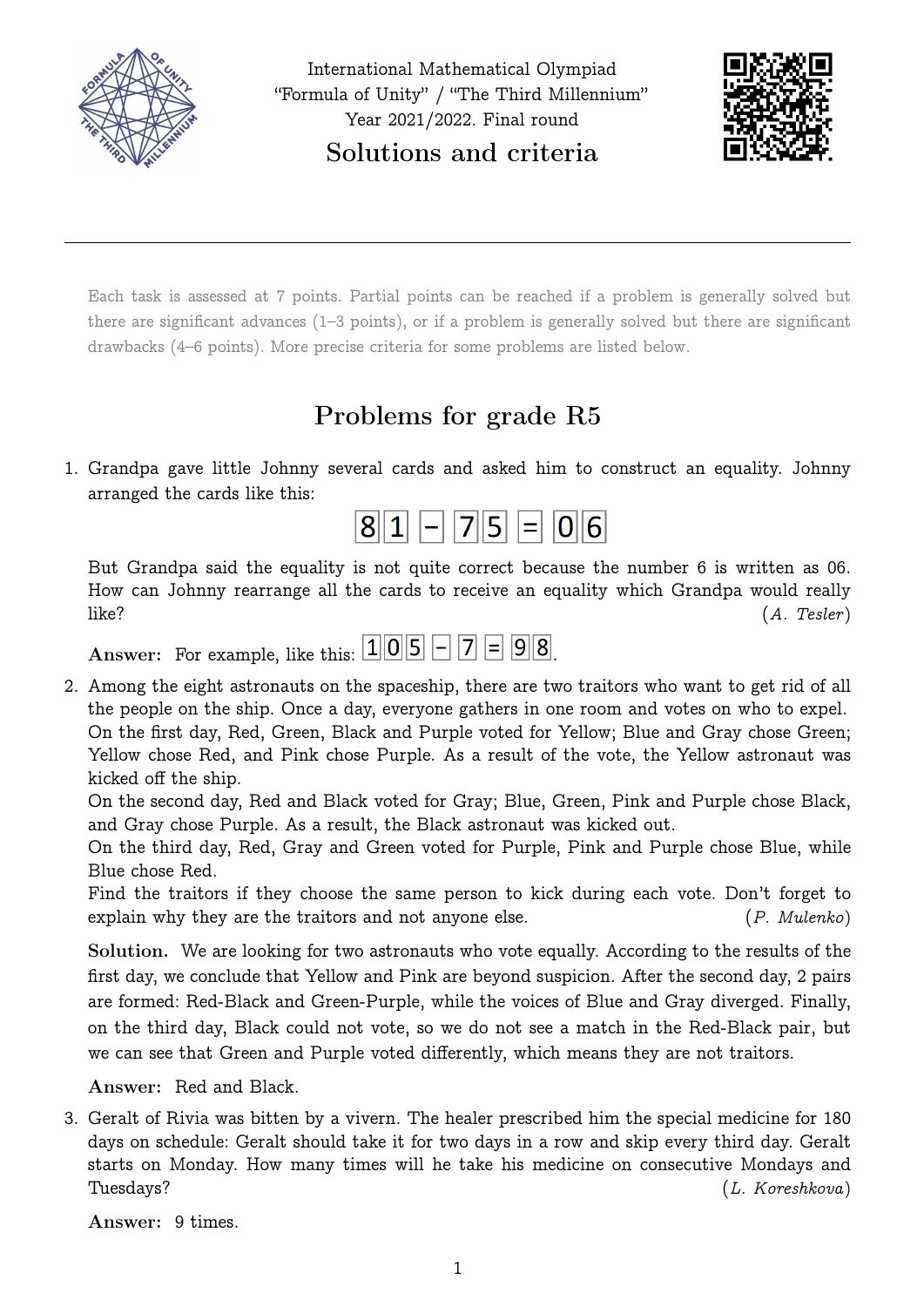Solution. This situations occurs 1 time each 3 weeks (21 days), starting at the very beginning.  $180 = 8 \cdot 21 + 12$ , so at the beginning of the last 12 days the situation will happen for the ninth time.

Criteria. For the idea that the situation occurs once each three weeks — 3 points.

4. Johnny found an old computer with famous game "Minesweeper" installed. In this game you are given a square grid with mines in some cells which you have to find. In each empty cell, the number of mines in adjacent cells (sharing common side or vertex) is written to help a player. In the training level, there is a  $5 \times 5$  square and the answer is shown for a split of a second. Johhny was fast enough to notice that there are exactly three cells with number 8 in them, but he didn't remember their exact location. How many different arrangements of mines satisfy this condition? (P. Mulenko)

Solution. Note that eights can only be placed in the central square  $3 \times 3$ , and two eights cannot be placed side by side. There are only two fundamentally different ways to arrange them like this: either in three corners of this square, or in two corners and on the side (but taking into account the turns, there are four times more ways). For each of the four ways of the first type, there are  $2^4-1=15$  ways to place mines on the remaining 4 undefined squares (one way is subtracted because there are four eights, not three  $-$  see the figure). For each of the four ways of the second type, there are  $2^4=16$  ways to place mines. Totally  $4\cdot 15+4\cdot 16=124$ ways.



Answer: 124 arrangements.

Criteria. For the idea that eights stay only in the central square  $3 \times 3 - 2$  points.

5. A glass workshop manufactured an unusual rectangular window. It is made with a vertical bar exactly in the middle, and in each half there is a window pane: on the left  $-$  up above with an area of one-sixth of the area of the window and a perimeter of 92 cm; on the right  $$ down below with an area of one-eighth of the area of the window and a perimeter of 84 cm. Find the perimeters of the entire window and of the other pieces of glass. (L. Koreshkova)

Answer: 132, 124, and 216.

Solution. Let the horizontal side of the window be  $2x$ . From the ratio of panes' areas to the total area we understand that the panes' height is  $1/3$  and  $1/4$  of the total height. So it is convenient to denote the total height as  $12y$  (because 12 is divisible by 3 and 4). Then the panes' heights are 3y and 4y, thus the perimeter of the left pane is 2y bigger than of the right one. So  $2y = 92 - 84 = 8$ ,  $y = 4$ . Therefore the height of the smaller pane is 12; but the half of its perimeter is  $84:2 = 42$ , so its width is 30 (i. e.  $x = 30$ ). Now we only need to count the perimmters:  $2(2x+12y) = 216$ ,  $2(x+9y) = 132$ ,  $2(x+8y) = 124$ .



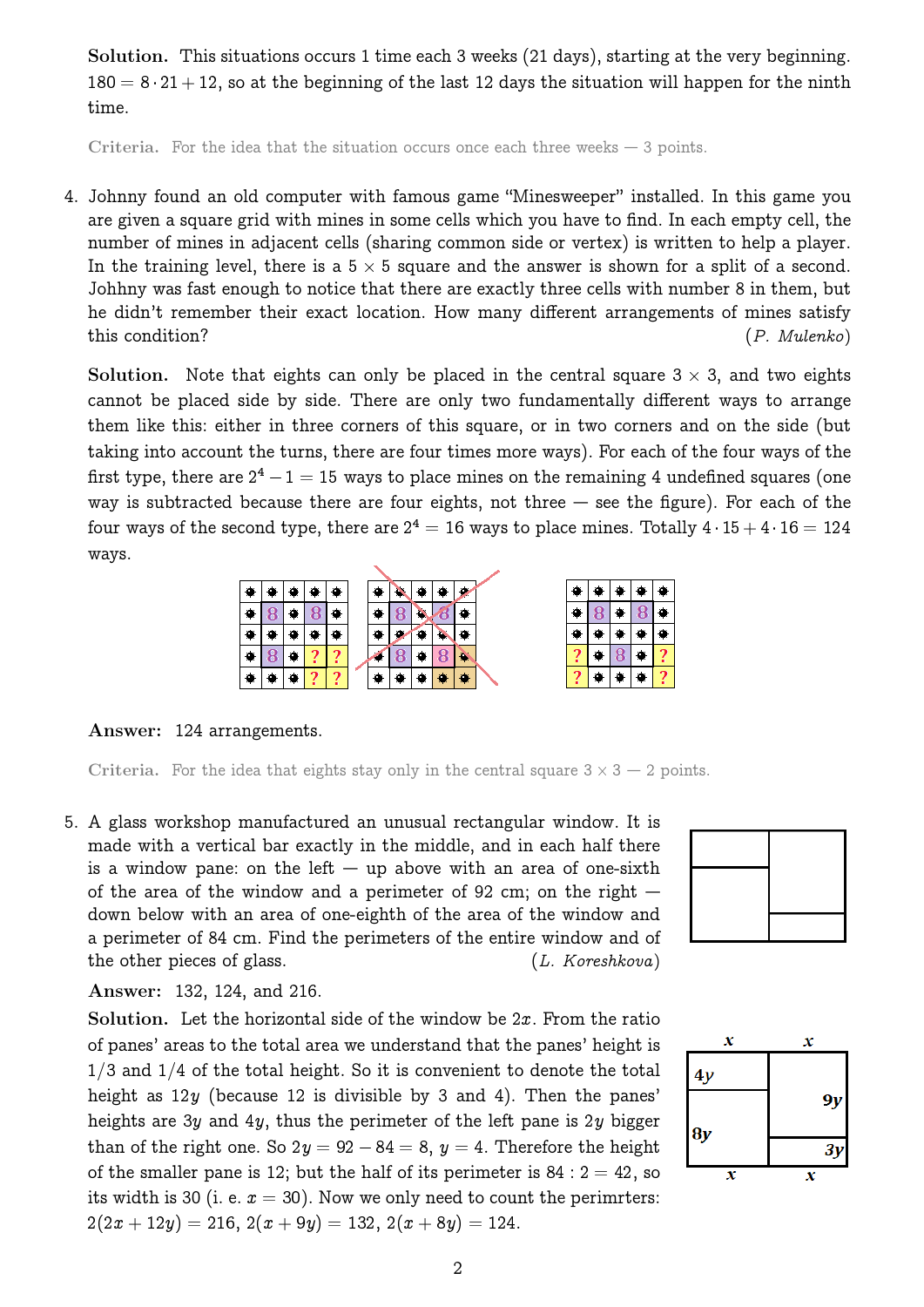<span id="page-2-0"></span>6. Cut the figure on the right by lines into as many different parts as possible (in other words, any two of these parts should not match when overlaying). Don't forget to prove that more different parts can't be made.  $(A. \text{ Tesler})$ 

Solution. There is only 1 figure of 1 hexagon, 1 figure of 2 hexagons and 3 figures of 3 hexagons, so 5 figures consisting of 3 or less cells totally occupy not 12 cells. 24 other cells are covered by 6 or less figures because each of them has at least 4 cells, so totally not more than 11 figures. (If we don't use some of figures of 1–3 cells, it obviously don't give us better result.) An example for 11 figures is shown at the right.

Criteria. An example for 11 figures  $-4$  points. The amount of figures of  $1-2$  cells is found  $-1$  point, of 3 cells  $-1$  more point.

# Problems for grade R6

1. There are one or two traitors among the peaceful astronauts on the spaceship who want to get rid of all the people on the ship. Once a day, everyone gathers in one room and votes on who to expel.

Once only five astronauts joined the emergency meeting: Red, Blue, Green, Purple, and Yellow. Each of them made two statements:

Red: Blue is a crewmate. Yellow is a traitor.

Blue: I am a member of the crew. Purple is peaceful.

Green: I am peaceful. Red is a traitor.

Purple: Red is crewmate. Green is a traitor.

Yellow: Green is a crewmate. Purple is a traitor.

It is known that crewmates (=peaceful astronauts) are always telling the truth and traitors are always lying. Find the traitor(s) and don't forget to explain your answer.  $(P.$  Mulenko)

Solution. If Red is a traitor, then Blue is also a traitor, and so is Purple, so there are three traitors in total. Therefore Red is peaceful, hence Blue is also peaceful (according to Red), and Violet too (he called Red peaceful, and it is truth). Green lied about Red, and Yellow about Violet, so they are traitors.

Answer: Green and Yellow.

<span id="page-2-1"></span>2. In a popular game "Wordle", you have to guess a five-letter secret word in several tries. In each try you enter five letters, and if some of them are same as in the secret word, they are highlighted in two ways: a letter is shown in a circle if it stays in the correct place, and in a square if it stays in the wrong place. It is known that all letters in the secret word are different.

Paul have already made 3 tries, and the results are shown in the picture. How many five-letter sequences (not necessarily valid words) satisfy these conditions? There are 26 letters in the English alphabet. (P. Mulenko)

3

Answer:  $2 \cdot 2 \cdot 16 = 64$ .



|  |  | 1) $\boxed{T}$ $\boxed{I}$ $\boxed{I}$ $\boxed{I}$ $\boxed{I}$ $\boxed{I}$ $\boxed{I}$ $\boxed{I}$ $\boxed{I}$ $\boxed{I}$ $\boxed{I}$ $\boxed{I}$ $\boxed{I}$ $\boxed{I}$ $\boxed{I}$ $\boxed{I}$ $\boxed{I}$ $\boxed{I}$ $\boxed{I}$ $\boxed{I}$ $\boxed{I}$ $\boxed{I}$ $\boxed{I}$ $\boxed{I}$ $\boxed{I}$ $\boxed{I}$ $\boxed{I}$ $\boxed$ |
|--|--|-------------------------------------------------------------------------------------------------------------------------------------------------------------------------------------------------------------------------------------------------------------------------------------------------------------------------------------------------|
|  |  | 2) $\boxed{L}$ $\boxed{I}$ $F$ $\boxed{T}$ $S$                                                                                                                                                                                                                                                                                                  |
|  |  | 3) $H$ $\boxed{O}$ $\boxed{T}$ $E$ $\boxed{L}$                                                                                                                                                                                                                                                                                                  |

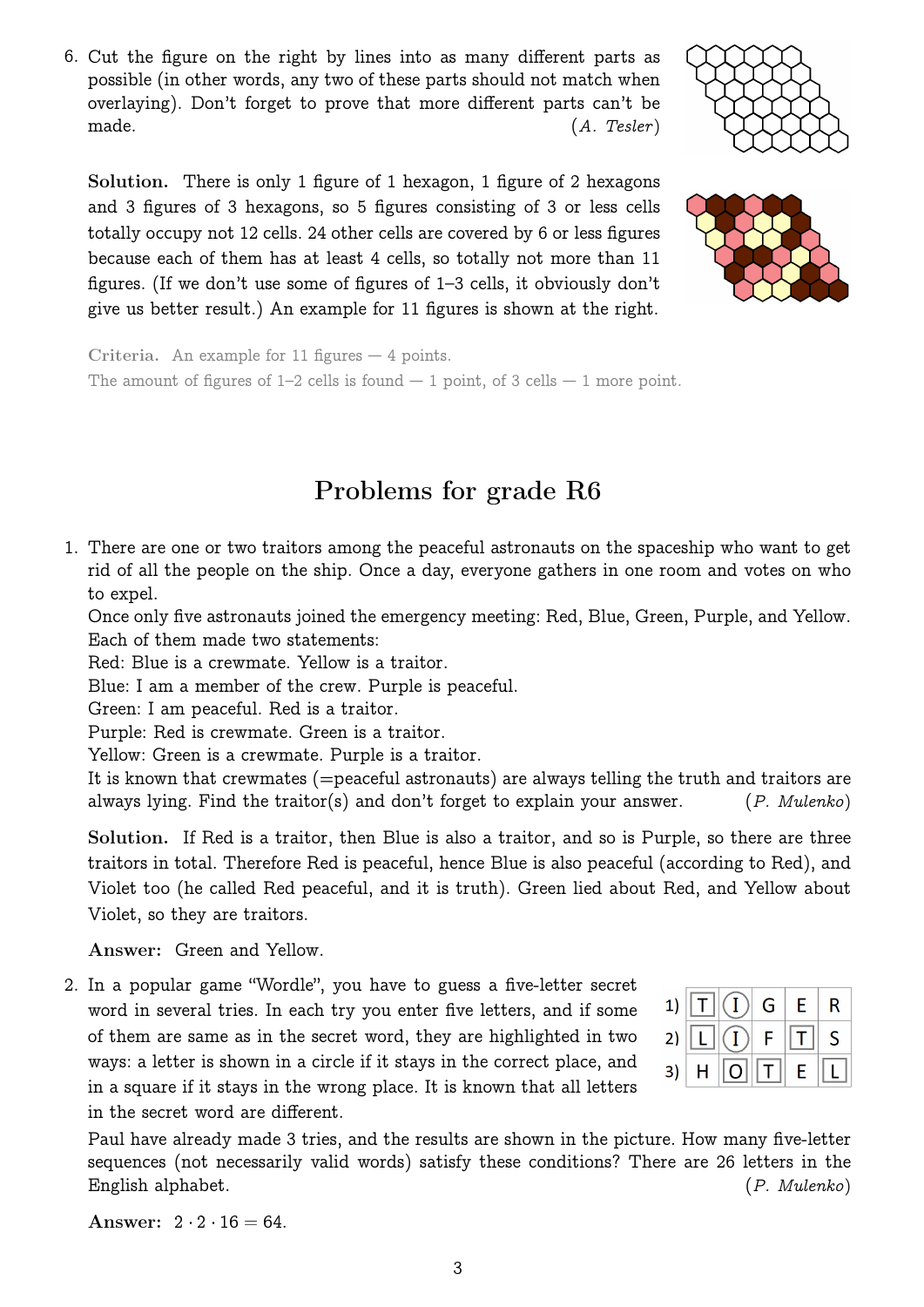Solution. The letter I is second, and  $T$  can be only at the end. There are 2 possible places for  $L$ , and, for each of them, 2 possible places for  $O$ . (So we already have 4 variants: ILOT, OIL T, OI LT, IOLT.) Only one letter remains with 16 possible variants (because 10 letters are already used).

Note. The Jury supposes that the only real word which fits to the condition is PILOT.

Criteria. Positions of I and T are described correctly  $-1$  point. Number of variants for L and O is found  $-2$  more points. The amount of unused letter is counted correctly  $-3$  points.

3. Linda and Andrew are playing a game. In the beginning, Linda says any positive integer number she wants. Then they, one by one, either increase this number by 7 (if it is odd), or divide it by 2 (if it is even). The player who gets the starting number wins. Can Linda name such a number at the first move that she would win exactly on her third turn? (L. Koreshkova)

Answer: yes. For example, Linda starts with 8, then the game runs like this:  $8 \rightarrow 4 \rightarrow 2 \rightarrow$  $1 \rightarrow 8$ .

4. Find the greatest integer such that all its digits are different and the sum of any two consecutive digits is a prime number. (S. Pavlov)

Answer: 9856743021.

Solution. The largest will be a 10-digit number (if it exists), when writing which, in turn, from left to right, each digit is largest possible. Therefore, the beginning of the largest number will be:  $9856743...$  The last three digits are a permutation of the digits 0, 1, 2. There are 6 such permutations: 210, 201, 120, 102, 021, 012. It is easy to check that only 021 fits.

<span id="page-3-0"></span>5. Six people: Geralt, Vesemir, Eskel, Lambert, Buttercup and Cirilla each bought from 1 to 6 potions (Geralt took one, Vesemir — two, etc. in the given order). All the potions cost the same even number of orens, but two of the buyers are good friends of the seller, so they bought their potions for half the price. In total, the seller received 100 thousand orens. Who exactly is in friendship with the seller? (L. Koreshkova)

Answer: Lambert and Cirilla.

Solution. Let the price of one potion without discount be  $2x$  orens. If the potions were purchased without a discount, their cost would be  $42x$  orens. If the merchant's friends are Geralt and Vesemir, then the least amount of potions (3) was bought at a discount, and the total cost of all potions is  $39x$ ; if Buttercup and Cirilla, then the largest number of potions (11) were bought at a discount, and the total cost is  $31x$ . Hence the total cost of all potions is kx where 31  $\le k \le 39$  and k is an integer. By condition,  $kx = 100000$ , so 100000 is divisible by k. The only suitable number from the interval is 32. Totally 21 potions were bought, so 10 of them were bought at a discount, so the merchant's friends are Lambert and Cirilla.

Criteria. Only the answer  $-1$  point. It is shown that Lambert and Cirilla fit the conditions (for example, an example of the cost of a potion is given), but it is not proven that there are no other options — 3 points.

6. See [problem 6](#page-2-0) for grade R5.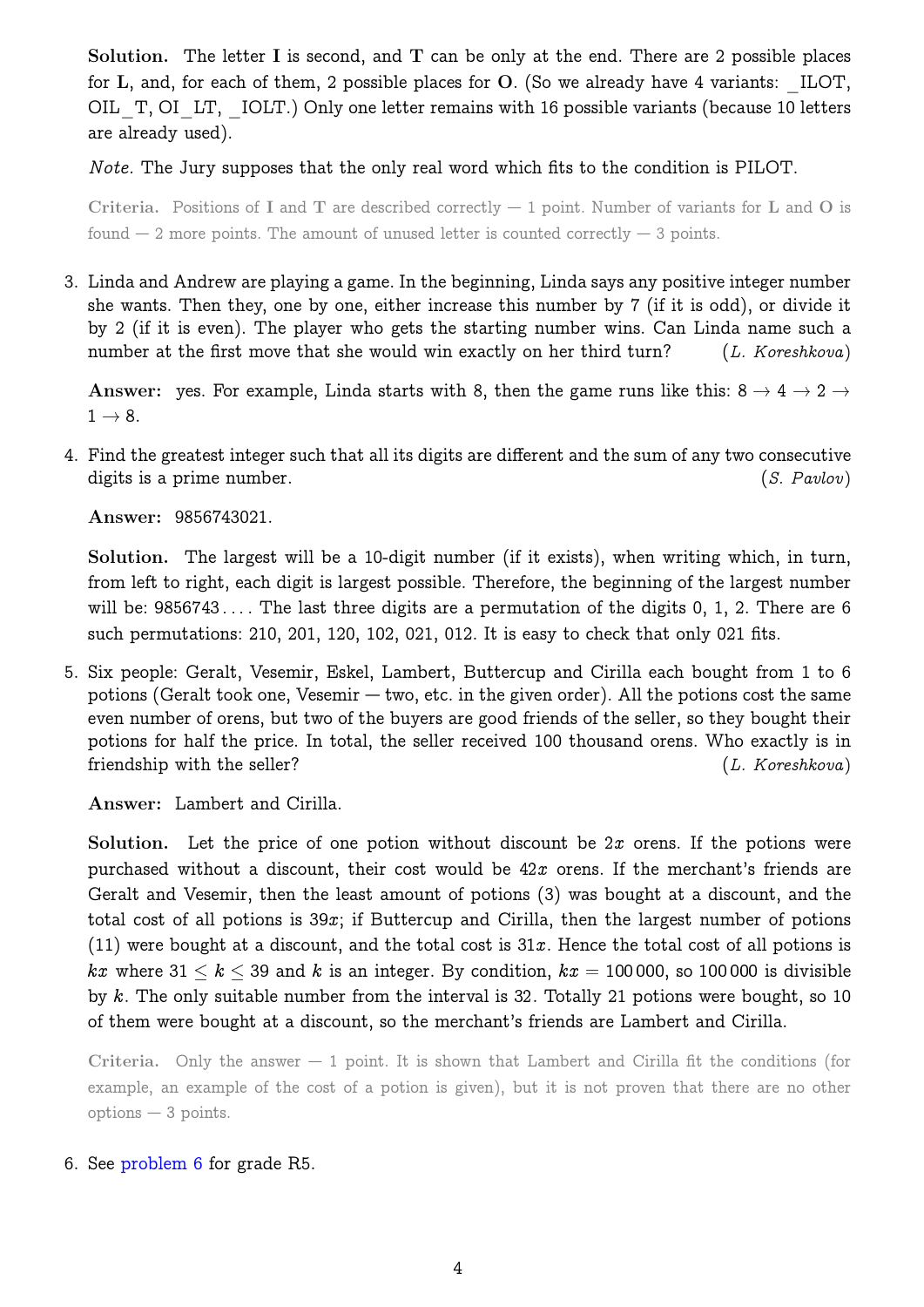# Problems for grade R7

1. Is there a number with exactly 8 positive divisors  $a < b < c < d < e < f < g < h$  such that  $a + b + c = d$  and  $e + f + q = h$ ? (*M. Karlukova*)

Answer: Yes, e. g. 42  $(1+2+3=6; 7+14+21=42)$ .

Criteria. Only the answer (yes)  $-0$  points. An example of an appropriate number without an explanation why it is correct  $-3$  points. Note that there are many other examples, e. g. 54.

- 2. See [problem 2](#page-2-1) for grade R6.
- 3. In each vertex of a triangular prism, a two-digit number is written. It turned out that two vertices are connected by an edge if and only if numbers in these vertices share the same digit (not necessarilly at the same place, e. g. 13 and 35). What is the minimum possible value of the largest number written? A two-digit number cannot start with 0. (A. Tesler)



Solution. On each edge, write the common digit of the two numbers at its ends. Consider five sets of edges: three vertical edges, edges of the top base, and edges of the bottom base. Note that the edges of different sets must have different digits, otherwise there would be edges that do not actually exist. So we need to use at least 5 different digits. One of these digits is at least 4. There must be at least two numbers where this digit occurs; but the two minimum numbers with the digit 4 are 14 and 24 (or even more if this digit is greater than 4). So the maximum number is not less than 24. An example with the number 24 exists (at the top: 10, 13, 14; at the bottom:

 $(10)$  $\overline{a}$ (20 23

Criteria. Only the answer  $-1$  point. Estimation  $-3$  points, an example  $-3$  points.

4. See [problem 5](#page-3-0) for grade R6.

20, 23, 24).

5. Point M is placed incide a square  $ABCD$ . Andrew wrote down all differences between angles of triangles  $MAB, MBC, MCD, MDA$  and a right angle (e.g. for angle 70° the difference is equal to 20°, and for angle 130° it is 40°). Is it possible for all these differences be greater than  $10°?$  $(A.$  Tesler)

Answer: Yes, it can be up to  $22,5^{\circ}$ .

Solution. The figure shows examples of possible solutions. In the first case  $M$  is chosen so that the triangle  $BCM$  is equilateral; in the second — so that the point M lies on the diagonal BD and  $DM = DA$ . By the way, the second option gives the maximum possible difference from the right angle.



Criteria. Only the answer (yes)  $-0$  points.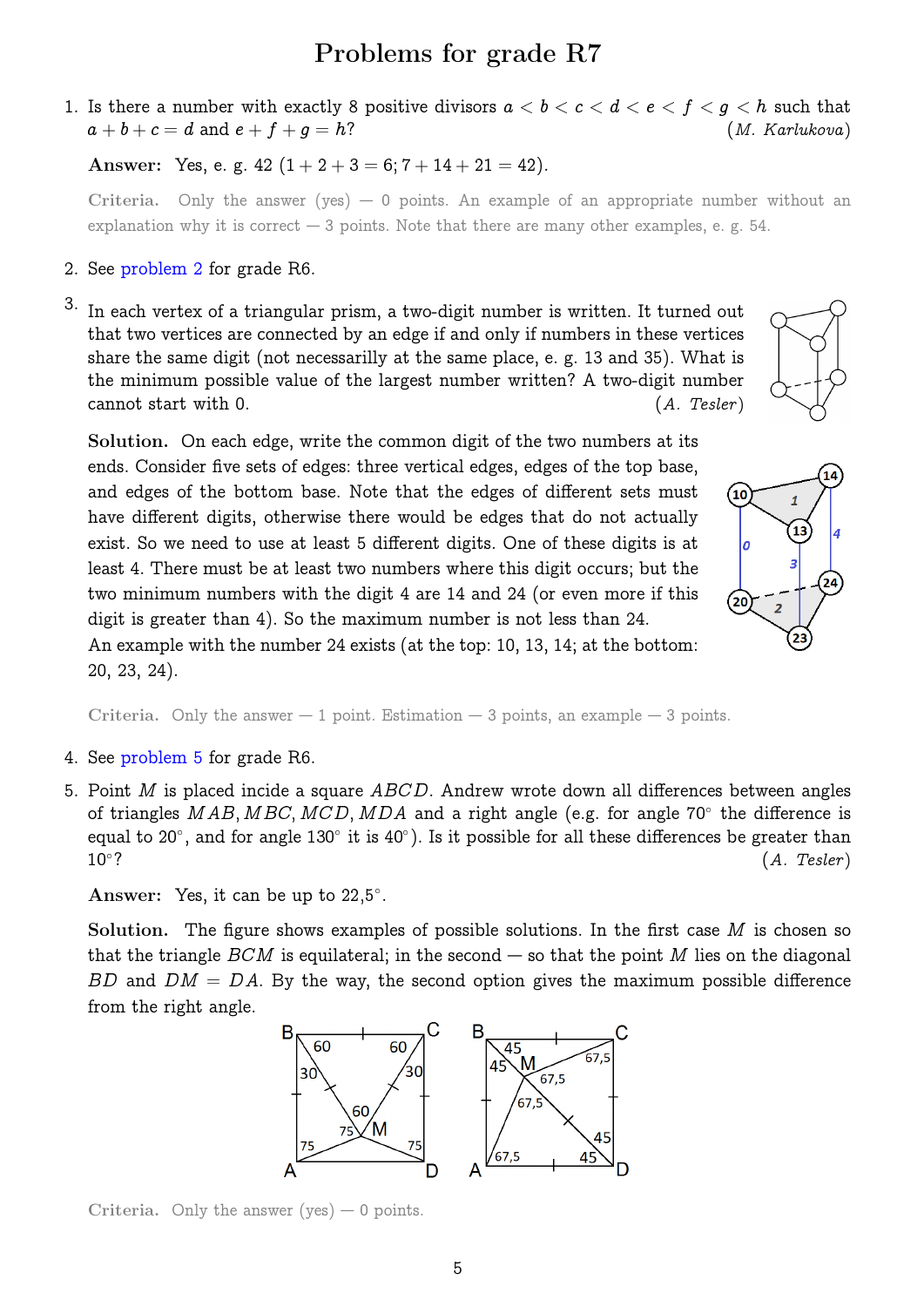- 6. An  $8 \times 8$  square grid is drawn. Mary draw diagonals of some cells according to these two rules:
	- there can't be both diagonals drawn in one cell;

diagonals can't share the same vertex.

What is the minimal amount of cells Mary could leave empty? (S. Pavlov)

Answer: 28.

Solution. See [the solution of problem 6 for grade R8](#page-7-0) (where  $n = 8$ ).

## Problems for grade R8

1. Little boy Johnny draw a draft of a pencil, where rubber is a square, pencil body is a rectangle of the same width, and pencil tip is isosceles triangle with a side of the rectangle as a base. The perimeter of the figure is 96 mm, the square and the triangle have the same perimeter, and the rectangle's perimeter is twice as large. Calculate the area of the figure.  $(L. Koreshkova)$ 

Answer:  $(256 + 32\sqrt{2})$  mm<sup>2</sup>.

Solution. Let a side of the square equal  $a$ , then the perimeter of the square equals to the perimeter of the triangle and equals to 4a. The perimeter of the rectangle is 8a. So the long side of the rectangle is 3a, and of the triangle  $-\frac{3a}{2}$ . So the perimeter of the figure is 3a + 6a + 2  $\cdot \frac{3a}{2}$  = 96 mm. Thus  $a = 8$  mm.

By Pythagorean theorem, the height of the triangle is  $h = \sqrt{\left(\frac{3}{2}\right)^2}$  $\left(\frac{3}{2}a\right)-\left(\frac{1}{2}\right)$  $\frac{1}{2} a \big) = a$ p 2, so its area is 1  $\frac{1}{2} \cdot a \cdot a\sqrt{2} = 32\sqrt{2} \text{ mm}^2.$  $\mathbb{R}^2$ 

The total area of the figure (in mm<sup>2</sup>) is:  $S = 8 \cdot 8 + 8 \cdot 24 + 32\sqrt{2} = 256 + 32\sqrt{2}$ .

Criteria. Points are summing up:

3 points if the side a of the square is found correctly,

2 points if the perimeters of the square and the rectangle are expressed through  $a$ ,

2 points if the perimeter of the triangle are expressed through a.

<span id="page-5-0"></span>2. In a popular game "Wordle", you have to guess a five-letter secret word in several tries. In each try you enter five letters, and if some of them are same as in the secret word, they are highlighted in two ways: a letter is shown in a circle if it stays in the correct place, and in a square if it stays in the wrong place. The secret word can contain identical letters.

|  | 1) $\boxed{T}$ $\boxed{)}$ $G$ $\boxed{E}$ $\boxed{R}$ |  |  |
|--|--------------------------------------------------------|--|--|
|  | 2) $\boxed{L}$ $\boxed{I}$ $F$ $\boxed{T}$ $S$         |  |  |
|  | 3) $H$ $\boxed{O}$ $\boxed{T}$ $E$ $\boxed{L}$         |  |  |

Paul have already made 3 tries, and the results are shown in the picture. How many five-letter sequences (not necessarily valid words) satisfy these conditions? There are 26 letters in the English alphabet. (P. Mulenko)

Answer:  $16 \cdot 4 + 7 = 71$ .

Solution. The letter I is second, and  $T$  can be only at the end. There are 2 possible places for L, and, for each of them, 2 possible places for O. So we already have 4 variants:  $\text{ILOT}$ , OIL T, OI LT, IOLT. Only one letter remains with 19 possible variants (one of 16 unused letters or one of the letters I, O, L). For the case with a new letter, we have  $16\cdot 4 = 64$  variants. For the case of repeating, there are 7 variants (one should be careful to count each of them once): IILOT, OILOT, OILIT, OILLT, OIILT, OIOLT, IIOLT.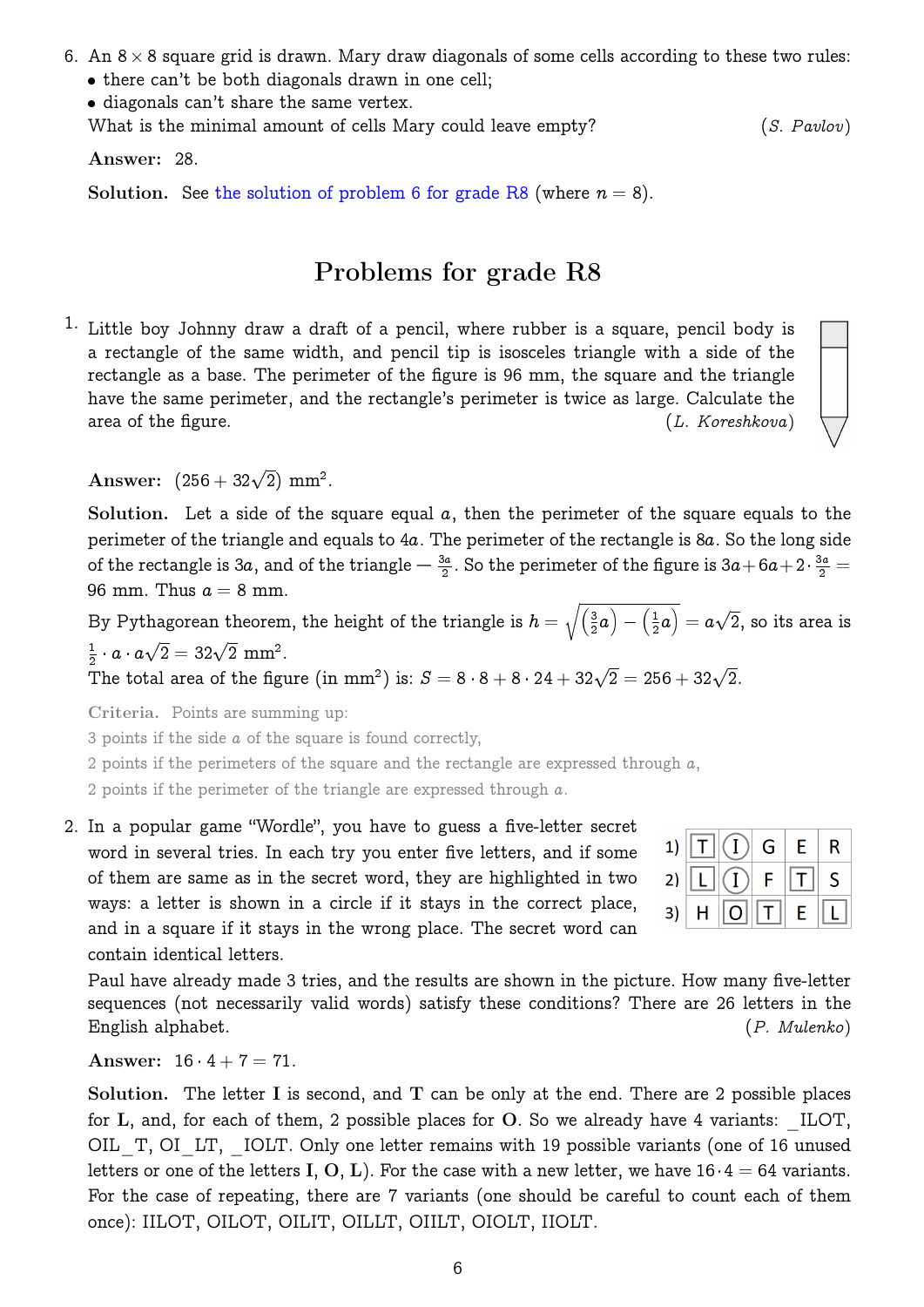#### Note. The Jury supposes that the only real word which fits to the condition is PILOT.

Criteria. Positions of I and T are described correctly  $-1$  point.

If the author supposes that there are 20 possible letters for the last remaining place instead of  $19$  – penalty 3 points.

3. Cells of a  $7\times7$  square grid are numerated from 1 to 49 in order (in the first row, 1 to 7 from left to right; in the next row, 8 to 14 etc.). Andrew painted several small non-intersecting squares  $2 \times 2$  and calculated the total sum of all non-painted cells. What can be the remainder of the received sum after division by 4? Find all possible answers and prove that there are no other  $\qquad \qquad \text{(A. Tester)}$ 

Solution. Consider an arbitrary square  $2 \times 2$ . If we denote its smallest number by a, then the other numbers are  $a + 1$ ,  $a + 7$  and  $a + 8$ . So their sum is  $4a + 16$ , that is, a multiple of 4. This means that removing the squares does not affect the remainder of the division by 4, so it is enough to find the remainder of the total sum. The sum of numbers from 1 to 49 is  $\frac{49\cdot 50}{2} = 49\cdot 25$ . 25 and 49 give a remainder of 1 when divided by 4, so their product also gives a remainder of  $1 \cdot 1 = 1$ .

Answer: 1.

Criteria. The sum of all 49 numbers is counted  $-1$  point. It is proved that the sum in a square is divisible by  $4 - 3$  points.

<span id="page-6-0"></span>4. There is a point M inside a square  $ABCD$ . Andrew wrote down all absolute values of the differences between angles of triangles  $MAB$ ,  $MBC$ ,  $MCD$ ,  $MDA$  and a right angle (e.g. for angle 70° the difference is equal to 20°, and for angle 130° it is 40°). What is the maximum possible value for the minimum of these differences? (A. Tesler)

Answer:  $22,5^\circ$ .

Solution. Note that, among these triangles, at least two neighboring ones are acute (if  $BC$  is the nearest side to  $M$ , then ADM is always acute, and also one of ABM and CDM is acute). Without loss of generality, let ADM and BCM be acute. Then  $\angle BAM + \angle AMB + \angle BCM + \angle BMC = 270^{\circ} = 4(90^{\circ} - 22,5^{\circ}),$  i.e. the minimum difference is not greater than 22,5°. As an example, we can take a point  $M \in \overline{BD}$  such that  $\angle DCM = 67,5^{\circ}$  (see the figure).



Criteria. Estimation costs 5 points (3 of them for the fact that there are two neighboring acute triangles), and an example costs 2 points. An estimation for the case then M lies on a diagonal costs nothing.

5. Let's call a number glorious if all its digits are less than 7 and it is a square of a positive integer. Let's call a number *gorgeous* if it is glorious and, moreover, it remains glorious after increasing each digit by 1. Find all gorgeous numbers. (L. Koreshkova)

Answer:  $25 \rightarrow 36$ ,  $2025 \rightarrow 3136$ ,  $13225 \rightarrow 24336$ .

Solution. There should be a restriction that the number has four digits, but unfortunately is has disappeared from the condition. So the Jury does not know any solution of this problem in the general case. All known answers are listed above.

Criteria. Points for all known answers are distributed like this:  $25 \rightarrow 36$  (2 points), 2025  $\rightarrow 3136$  (2 points),  $13225 \rightarrow 24336$  (3 points).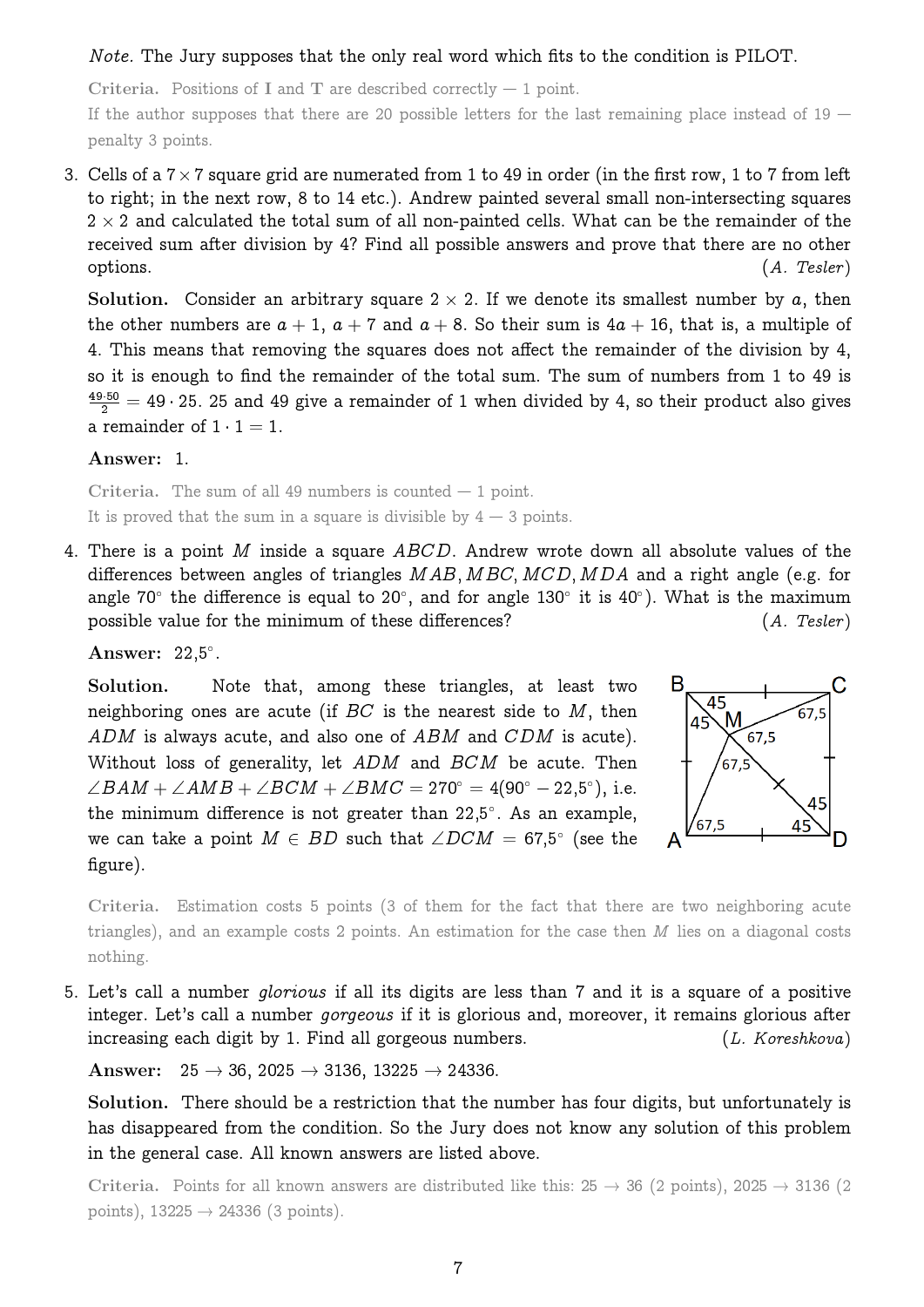- <span id="page-7-0"></span>6. An  $n \times n$  square grid is drawn, where  $n$  is even number. Mary draw diagonals of some cells according to these two rules:
	- there can't be both diagonals drawn in one cell;
	- diagonals can't share the same vertex.

What is the minimal amount of cells Mary could leave empty?

Answer:  $\frac{n(n-1)}{2}$ 2 .

Solution.

*Estimation*. Let's divide the square  $n \times n$  into  $n/2$  horizontal rectangles  $2\times n.$  Let us prove that in each of them Mary can draw no more than  $n + 1$  segments. For each such rectangle, mark all grid nodes lying on the middle line (see the figure above for  $n = 8$ ). There are  $n+1$  such points in each rectangle. Obviously, any Mary's segment involves at least one marked point. So Mary can draw no more than  $n+1$  segments in each such rectangle. Thus, in the whole square  $n\times n,$  she draws no more than  $(n+1)\cdot n/2$  segments. Then the number of empty cells is at least  $n^2 - \frac{n(n+1)}{2}$ 2 =  $n(n-1)$ 2 :

*Example.* The figure below shows an example for  $n = 8$  (the examples for other even n are similar). Let's count the number of cells with diagonals  $(A = 3 + 7 + 11 + ... + (2n - 1))$  and empty cells  $(B = 1 + 5 + 9 + ... + (2n - 3))$  for this example. Note that each of these sums has  $n/2$  terms, and each term in the second sum is 2 less than in the first sum, so  $B = A - n.$  At the same time  $A+B=n^2.$  So we find  $A=$  $n^2 + n$ 2 ,  $B =$  $n^2 - n$ 2 =  $n(n-1)$ 2 .

Criteria. 3 points for an example, and 3 points for estimation. Note that impossibility of adding of a diagonal to an example does not prove that this example is the best.

## Problems for grade R9

1. See [problem 2](#page-5-0) for grade R8.



Answer:  $\frac{2}{3}$ 3  $m^2$ .

#### Solution.

Let medians  $AK$  and  $BL$  of a triangle  $ABC$  be equal to m and intersect in a point M. It is known that  $AM = BM = \frac{2m}{3}$  $\frac{m}{3}$ . So

$$
S_{ABM} = \tfrac{1}{2}AM^2\cdot BM\cdot \sin\angle AMB = \tfrac{2}{9}m^2\sin\angle AMB \leq \tfrac{2}{9}m^2,
$$

and the maximum is reached if the angle between the medians is right. Besides,  $S_{ABM} = \frac{1}{3}$  $\frac{1}{3}S_{ABC}$  (these triangles have common side  $AB$ , and the ratio of their heights equals  $1:3$  because M divides the median  $CN$  in the

two perpendicular segments AK and BL of length m, which are divided in the ratio 2 : 1 by





$$
(S. \; Pavlov)
$$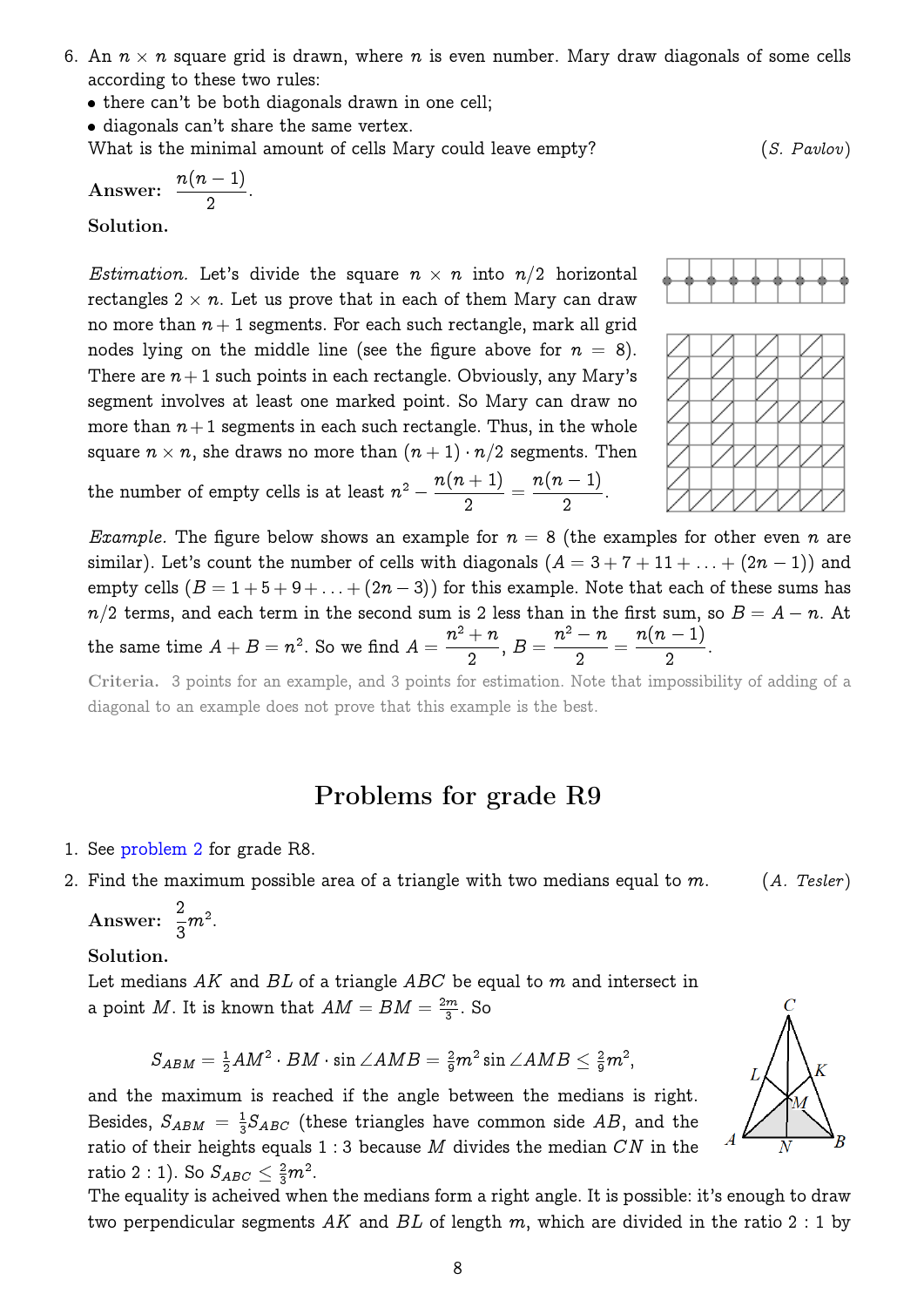their intersection point, and complete the picture to  $\triangle ABC$  (we receive what we need because a side and one point of each other side define a triangle uniquely).

Criteria. Estimation  $-5$  points, example  $-2$  points.

#### <span id="page-8-0"></span>3. Solve the system in integer numbers:

$$
\begin{cases}\n(y^2 + 6)(x - 1) = y(x^2 + 1), \\
(x^2 + 6)(y - 1) = x(y^2 + 1).\n\end{cases}
$$
\n(L. Koreshkova)

Answer:  $(2, 2)$ ;  $(2, 3)$ ;  $(3, 2)$ ;  $(3, 3)$ .

Solution. After moving all the terms to the left side, the difference of this equations looks like  $(y - x)(2xy - x - y - 7) = 0$ . If  $x = y$  then both initial equations are equivalent to  $(x-2)(x-3) = 0$ . Else  $2xy = x+y+7$ . The sum of the inintial equations looks like  $5(x+y) = 0$ .  $(x+y)^2-2xy+12$ . Substituting  $2xy$  by  $x+y+7$ , we receive a quadratic equation for  $s=x+y$ :

$$
s^2-6s+5=0.
$$

Hence  $s = 5$  and  $xy = 6$  (so  $\{x, y\} = \{2, 3\}$ ) or  $s = 1$  and  $xy = 3$  (this is impossible in real numbers).

Criteria. 2 points for factorization of the difference.  $-1$  point for each missing answer.

4. Let  $a_1 < a_2 < \ldots < a_k$  be all positive divisors of a number x. Let's call x an n-quadruple number if  $k = 4n$  and  $a_1 + a_2 + a_3 = a_4$ ,  $a_5 + a_6 + a_7 = a_8$ , ...,  $a_{k-3} + a_{k-2} + a_{k-1} = a_k$ . Prove that there is at least one *n*-quadruple number for any positive integer  $n$ .

(M. Karlukova, P. Mulenko)

Solution. Note that number  $6 = 1 + 2 + 3$  is an example for  $n = 1$ . Let us show that number  $6p^{n-1}$  (where  $p$  is any prime number greater than 6) is a correct example for arbitrary  $n$ . This number has divisors:

 $1, 2, 3, 6; \quad p, 2p, 3p, 6p; \quad p^2, 2p^2, 3p^2, 6p^2; \quad \ldots; \quad p^n, 2p^n, 3p^n, 6p^n.$ 

In each quadruple, the fourth number is the sum of first three numbers. The order of divisors in this list is ascending because  $6p^{\alpha} < p^{\alpha + 1}.$ 

Criteria. The fact about number 6 is mentioned without further advantages  $-$  2 points.

5. Two people are playing a card game. Each has a deck of 30 cards. Each card is red, green, or blue. According to the rules, a red card is stronger than a green one, a green card is stronger than a blue one, and a blue card is stronger than a red one. Cards of the same color are equal. At the start of the game, each deck is shuffled and placed face down in front of a player. After that, each player opens the top card of his/her deck. If these cards are of different colors, then the one whose card is stronger wins. If these cards are of the same color, then each player opens another card, and so on until they open different cards. If both decks run out and there is no winner, a draw is declared.

It is known that there are 10 cards of each color in the first player's deck. The second player can choose one of two decks: the same as that of the first player, or a deck containing only blue cards. Which of these decks will give the second player a better chance of winning?

(E. Golikova)

Answer: The second deck, which contains only blue cards.

Solution. In the first case, the probability of winning for both players is equal, since they have the same set of cards, but there is a non-zero probability of a draw; so the probability of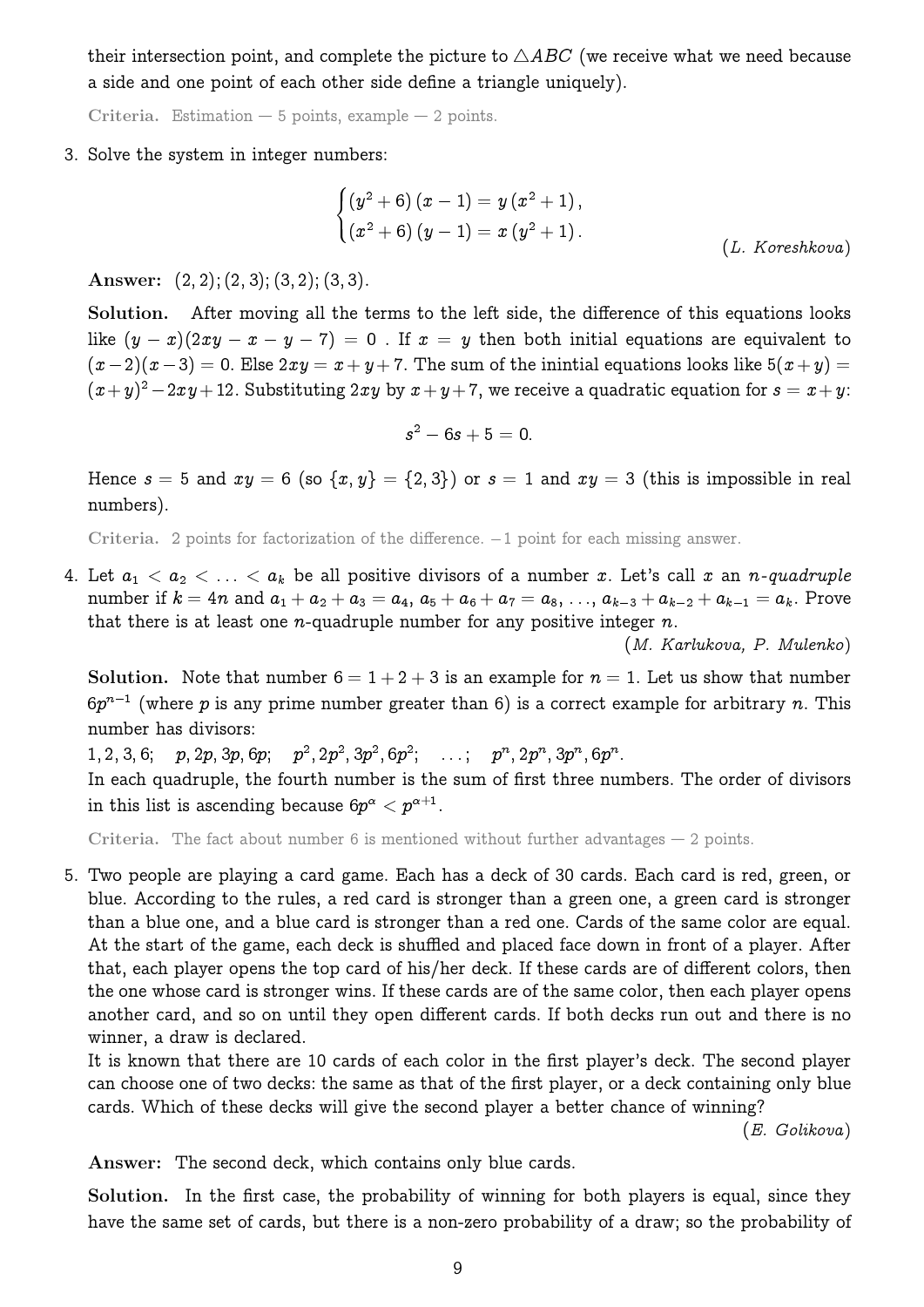winning is less than  $1/2$ . In the second case, on the first move, the chances of each player to win immediately are the same  $(1/3)$ ; if there was a draw (blue-blue), then on the second move the chances to win are equal again  $(10/29)$ ; and so on, but in the end there will be no draw, so the probability of winning for each player is  $1/2$ . (Another way to count the probability for the second deck is described in the [solution of problem 5 for grade R10.](#page-10-0))

Criteria. 3 points for the probability of each deck.

<span id="page-9-0"></span>6. Cells of a  $7\times7\times7$  cubic grid are numerated from 1 to 343 (layer by layer, row by row: first row of the first layer from 1 to 7, than the second row from 8 to 14, etc. Than the first row of the second layer from 50 to 56, and so on). Andrew painted several small non-intersecting cubes  $2 \times 2 \times 2$  and calculated the total sum of all non-painted cells. What can be the remainder of dividing the received sum by 8? (A. Tesler)

Solution. Consider an arbitrary cube  $2 \times 2 \times 2$ . If we denote its smallest number by a, then the other numbers will be  $a + 1$ ,  $a + 7$ ,  $a + 7 + 1$ ,  $a + 49$ ,  $a + 49 + 1$ ,  $a + 49 + 7$ ,  $a + 49 + 7 + 1$ . Hence their sum is  $8a + 4 \times 1 + 4 \times 7 + 4 \times 49 = 8a + 4 \times 57$ , that is, its remainder modulo 8 is 4. Hence, elimination of cubes either preserves the total remainder after dividing by 8 (if an even amount of cubes is eliminated), or adds/subtracts 4 (if the amount of cubes is even). Now we should find the remainder of the total sum. The sum of numbers from 1 to 343 is equal to their arithmetic mean  $(\frac{1+343}{2}=172)$  times their quantity (343). 172 is divisible by 4 but not 8, and 343 is odd, so the original remainder is 4.

#### Answer: 0 or 4.

Criteria. 3 points are given for finding the remainder of the sum of all numbers, and another 4 points are given for finding the remainder for an arbitrary cube  $2 \times 2 \times 2$ . One of the two answers is  $lost - minus 2 points$ .

## Problems for grade R10

1. A positive integer N is given where all digits are different and bigger than 0. Andrew wrote down all possible permutations of the digits of  $N$  and calculated all differences between them. It turned out that all the differences are different (e.g.,  $N$  couldn't be equal 123 because  $132 - 123 = 321 - 312$ .) Find the greatest N satisfying this condition. (A. Tesler)

#### Answer: 986.

Solution. Four-digit numbers are not suitable: for a number  $\overline{ABCD}$ , the differences  $\overline{ABCD}$  –  $\overline{ABDC}$  and  $\overline{BACD} - \overline{BADC}$  are the same (if the number is even longer, then the initial digits can be left unchanged). Let's study three-digit numbers, starting with the largest. The number 987 is not suitable (987 – 978 = 798 – 789). The number 986 is appropriate because all 15 differences are different:

 $986 - 968 = 18$  $986 - 896 = 90$ ,  $968 - 896 = 72$  $986 - 869 = 117$ ,  $968 - 869 = 99$ ,  $896 - 869 = 27$ ,  $986 - 698 = 288$ ,  $968 - 698 = 270$ ,  $896 - 698 = 198$ ,  $869 - 698 = 171$ ,  $986 - 689 = 297$ ,  $968 - 689 = 279$ ,  $896 - 689 = 207$ ,  $869 - 689 = 180$ ,  $698 - 689 = 9$ .

Criteria. Estimation  $-5$  points, the answer  $-2$  points.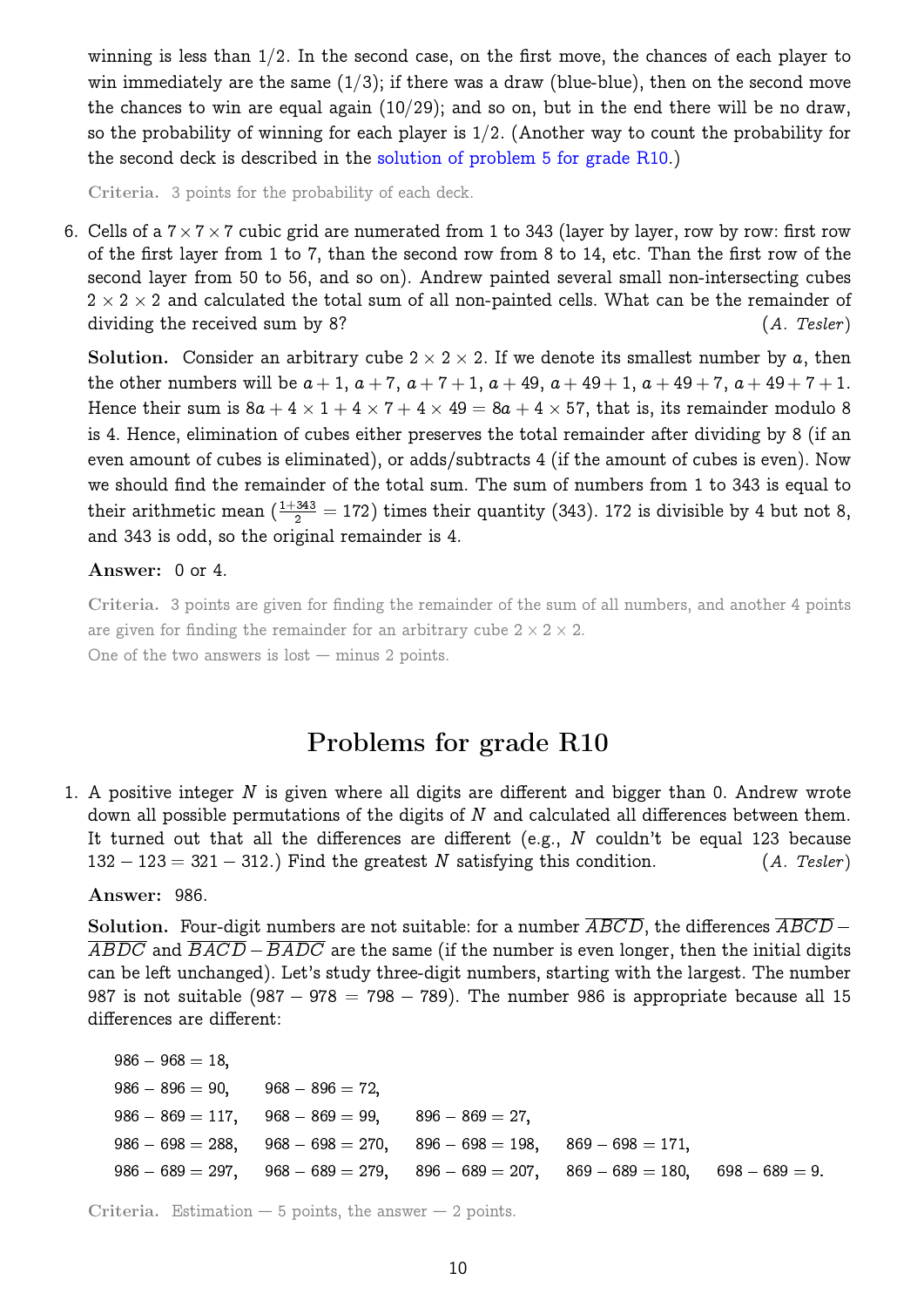- 2. See [problem 4](#page-6-0) for grade R8.
- <span id="page-10-1"></span>3. The sum of positive integers  $a_1, a_2, \ldots, a_m$  equals to n. Prove that n! is divisible by the product  $a_1! \cdot a_2! \cdot \ldots \cdot a_m!$ . (O. Pyayve)

**Solution.** *Way 1*. Note that  $\frac{n!}{1 \cdot n!}$  $a_1! \cdot a_2! \cdot \ldots \cdot a_m!$ is the number of ways to divide  $n$  into  $m$ enumerated groups when the *i*-th group contains  $a_i$  objects. So it is an integer number.

Way 2. Let us prove the statement using induction by m. Base: for  $m = 1$  it is trivial. Step: note  $\frac{n!}{\sqrt{2\pi}}$  $\frac{n!}{a_m!(a_1+\ldots+a_{m-1})!}=C_n^{a_m} \hbox{ is integer, so the quotient }\frac{n!}{a_m}$  $a_m!$ is divisible by the factorial of the sum of the other summands. So, by induction, it is divisible to the product of the ither factorials.

Way 3. We use a fact that the product of  $k$  consecutive integers is divisible by  $k!$ . Note that n! can be represented as a product of  $a_1$  first positive integers times the product of  $a_2$  next positive integers times ... times the product of  $a_m$  consecutive integers. So n! is divisible by the product of factorials.

4. There are three different positive numbers  $a, b, c$  such that  $(a + b - c)(a + c - b)(b + c - a) > 0$ . Prove that

$$
\frac{(a^2+b^2-c^2)^2}{4b^2}>\frac{a^2}{2}+\frac{b^2}{4}-\frac{c^2}{2}.
$$

(A. Vladimirov)

Solution. After multiplying both parts to denominators, opening brackets and grouping all in the left side, we receive  $a^4 - 2a^2c^2 + c^4 > 0$  which is obviously true for all different positive  $a$  and  $c.$ 

<span id="page-10-0"></span>5. Two people are playing a card game. Each has a deck of 30 cards. Each card is red, green, or blue. According to the rules, a red card is stronger than a green one, a green card is stronger than a blue one, and a blue card is stronger than a red one. Cards of the same color are equal. At the start of the game, each deck is shuffled and placed face down in front of a player. After that, each player opens the top card of his/her deck. If these cards are of different colors, then the one whose card is stronger wins. If these cards are of the same color, then each player opens another card, and so on until they open different cards. If both decks run out and there is no winner, a draw is declared.

It is known that there are 10 cards of each color in the first player's deck. The second player has the right to choose one of three decks:

- a) the same as that of the first player;
- b) a deck consisting only of blue cards;
- c) a deck consisting of 15 green cards and 15 blue ones.

Which of these decks will give the second player a better chance of winning? (E. Golikova)

Answer: Second or third deck (the probabilities for them are equal and greater than for the first).

Solution. When choosing the first deck, the probability is less than  $1/2$ , since a draw is possible, and the probabilities of winning and losing are the same due to the symmetry (equality) of the players.

When choosing the second deck, a draw is impossible. If we replace all red cards by green ones and vice versa, then the games that were winning for the second player turn into losing ones, and vice versa, so the probability of winning will turn into the probability of losing. At the same time, with such a replacement, the deck of the first player as a whole does not change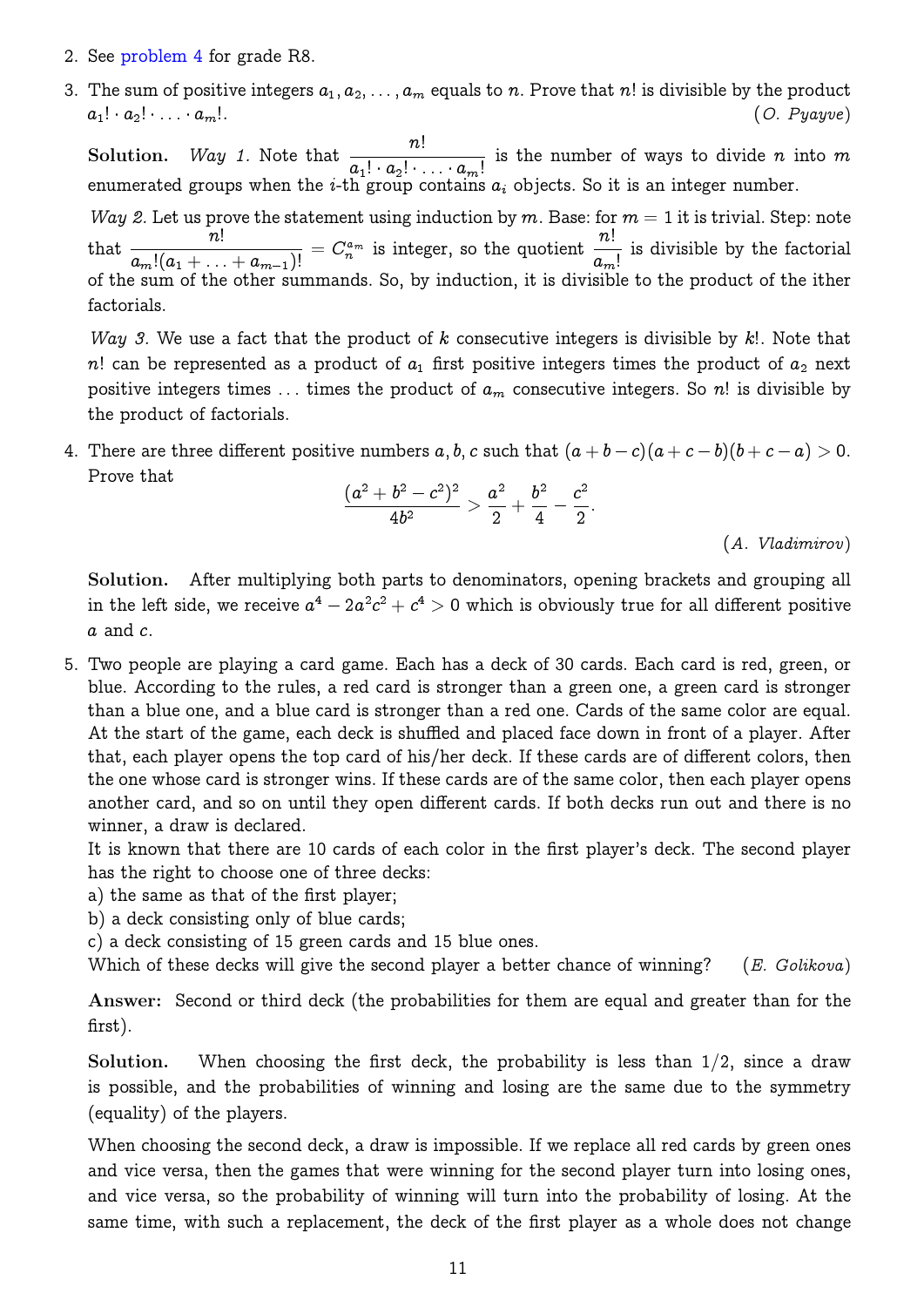(and the same for the second player), so the probability of winning doesn't change. Hence, it is equal to the probability of losing, that is,  $1/2$ .

The same reasoning is also true for the third deck (but here we replace all blue cards of both players by green ones and vice versa), so the chance of each player is  $1/2$  again.

6.  $~$  2022 parabolas defined by equations  $f_i(x) = x^2 + b_i x$   $(1 \leq i \leq 2022)$  are drawn on the coordinate plane. Do such a point  $M$  and line  $l$  exist, that the sum of the distances between the vertices of these parabolas and  $M$  is equal to the sum of the distances between the vertices and  $l$ ? (A. Vladimirov)

Answer: yes.

Solution. The vertices of the parabolas have coordinates  $(-b_i/2, -b_i^2/4)$ . So they lie on the same parabola  $y = -x^2.$  Thus each vertex is equidistant to the focus  $(0,\,-1/4)$  and the directrix  $y = 1/4.$ 

Note. If you don't know this property of parabola, you can check it justfor this case. Really, the square of the distance to the focus is  $\left(\frac{b_i}{b_i}\right)$ 2  $\setminus^2$  $+$  $\int b_i^2 - 1$ 4  $\setminus^2$ , and the square of the distance to the directrix is  $\left(\frac{b_i^2+1}{4}\right)$  $\setminus^2$ , which is the same.

Criteria. 2 points for mentioning that a parabola is a set of points equidistant to a fixed point (focus) and a fixed line (directrix). Also 2 points for finding the coordinates of the vertices.

### Problems for grade R11

1. See [problem 3](#page-10-1) for grade R10.

4

2. There is a cuboid (rectangular parallelepiped)  $ABCDA'B'C'D'$ . Point O is a middle point of the median AM of the triangle AB'D'. It turned out that three distances from O to AB', AD' and the face  $ABCD$  are all equal to 1. Calculate the volume of the cuboid.  $(P.$  Mulenko)

Answer:  $8 + 8\sqrt{5}$ .

Solution. Let OX and OY be perpendiculars onto  $AB'$  and  $AD'$ . The point  $O$  on the median AM is equidistant from the sides of the triangle  $AB'D'$ , so it also lies on the bisector; hence the median is a bisector, so  $AB' = AD'$ . Denote the lengths  $AB = AD$  and  $AA'$  by x and x. Then  $AB' = AD' = \sqrt{ }$  $\overline{x^2 + z^2},\ B'M \,=\, D'M \,=\,$ al,  $\overline{2x^2}$ 2 ,  $AO =$ dl.<br>ر  $\sqrt{2x^2+4z^2}$ 4 . Also  $OX = OY =$  $B'M \cdot AO$  $\frac{A}{AB'} =$ 1 4  $\sqrt{x^2(x^2+2z^2)}$  $\frac{(x+2z)}{x^2+z^2}$ . By the condition,  $OX = z/2 = 1$ , therefore  $z = 2$  and  $x^2(x^2 + 8) = 1$  $16(x^2+4)$ , i. e.  $x = \sqrt{4 + 4\sqrt{5}}$ . Finally, the volume equals  $x^2z = 8 + 8\sqrt{5}$ .



Criteria. For a proof that  $AB' = AD'$ , 2 points are given.

- 3. See [problem 3](#page-8-0) for grade R9.
- 4. See [problem 6](#page-7-0) for grade R8.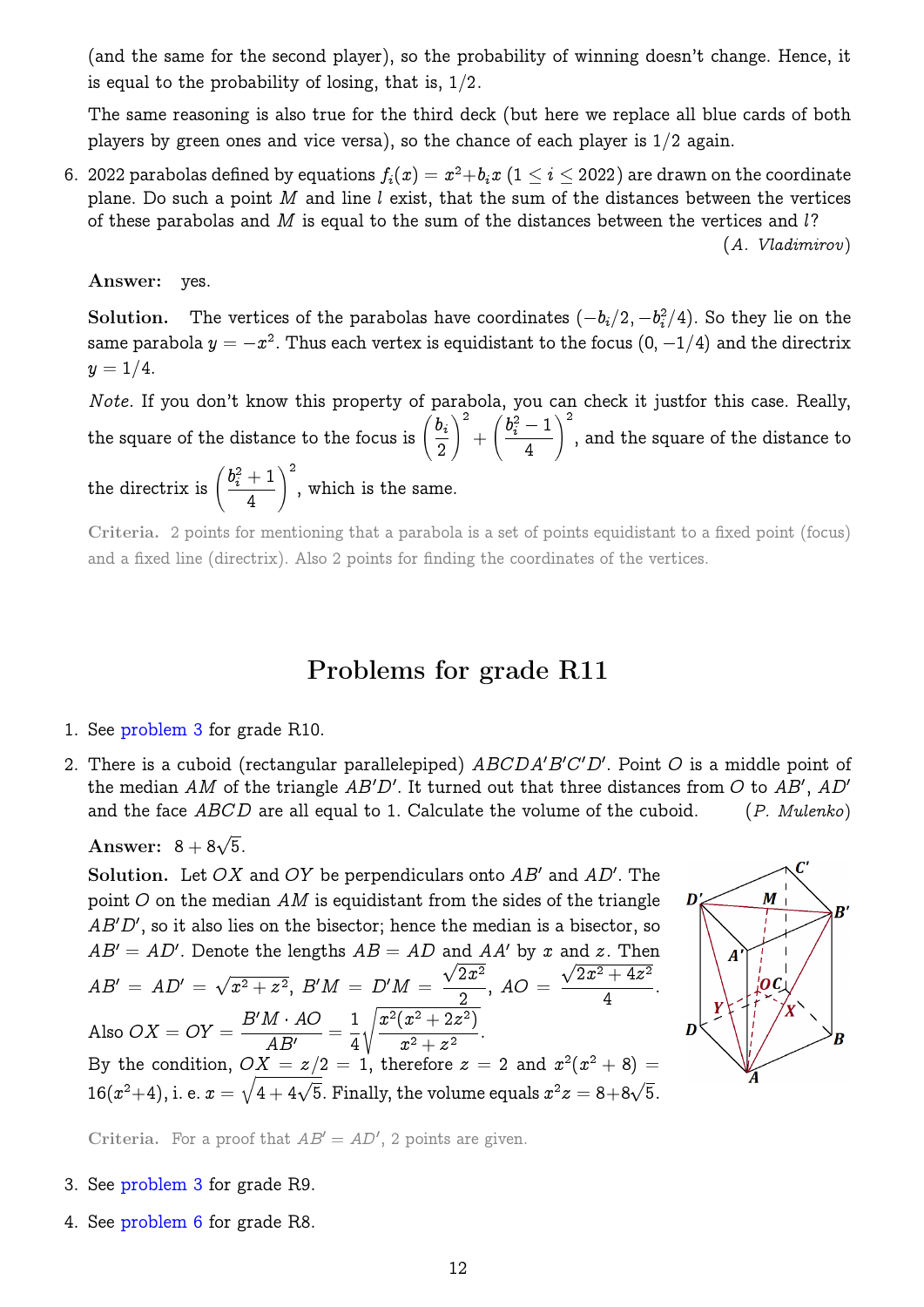5. Two people are playing a card game. Each has a deck of 30 cards. Each card is red, green, or blue. According to the rules, a red card is stronger than a green one, a green card is stronger than a blue one, and a blue card is stronger than a red one. Cards of the same color are equal. At the start of the game, each deck is shuffled and placed face down in front of a player. After that, each player opens the top card of his/her deck. If these cards are of different colors, then the one whose card is stronger wins. If these cards are of the same color, then each player opens another card, and so on until they open different cards. If both decks run out and there is no winner, a draw is declared.

It is known that there are 10 cards of each color in the first player's deck. Is it possible to prepare such a deck for the second player that the probability of his/her winning is more than  $1/2$ ?  $(E. \text{ Golikova})$ 

#### Answer: yes.

Solution. Consider a deck in which one card is blue and all the rest are red. Let us find the probability of winning for the second player. Let  $u(r, g, b)$  be the probability of winning when the first player has  $r$  red cards,  $q$  green cards,  $b$  blue cards, and the second player has one blue and all other red cards (assuming  $r+g +b > 0$ ). Also let  $v(r, g, b)$  be the probability of winning when the second player has all red cards.

It is easy to see that  $v(r,g,b) = \frac{g \cdot 1 + r \cdot v(r-1,g,b)}{1 - r}$  $r+g+b$ for  $r+g+b>0$  (if the first player's card is green, then the second player wins; if it's blue, then he loses; if it's red, then the players have spent one red card each and they continue the game). It is also clear that  $v(0,0,0) = 0$  (in this case there is a draw). Hence, by induction, we obtain that  $v(r, g, b) = \frac{g}{g}$  $g + b$ for  $g+b>0$ and  $v(r, 0, 0) = 0$ .

 $\text{Similarly } u(r,g,b) = \frac{g(r+g+b-1)+r\left(1+(r+g+b-1)u(r-1,g,b)\right)+bv(r,g,b-1))}{(r+g+b-1)^2}$  $\frac{g}{(r+g+b)^2}$ . (Here we consider all possible pairs of moves: one of the  $r + g + b$  cards of the first player and one of the same number of cards of the second player. If the first lays a green card, then the second will win in all cases except one; if the first player lays red, then the second either lays a blue one and wins, or lays a red one and gets into a similar game with fewer cards; if the first has blue, then the second has a chance to win only if he lays out the blue and gets into a new game with all the reds.) In addition,  $u(1,0,0) = 1$ ,  $u(0,1,0) = u(0,0,1) = 0$ .

It is easy to check (but not so easy to guess; for example, you can guess this formula by manually calculating probabilities for small  $r, q, b$ ) that these equalities define the formula

$$
u(r,g,b)=\left(\frac{r\cdot (g+1)}{g+b+1}+\frac{g\cdot b}{g+b-1}+\frac{g\cdot (g-1)}{g+b}\right)\cdot \frac{1}{r+g+b}
$$

for  $g + b > 1$ . Then  $u(n, n, n) = \frac{1}{2}$ 2  $+$  $\frac{1}{6n(4n^2-1)}>\frac{1}{2}$ 2 for all  $n > 0$ , including  $n = 10$ .

The following approach is also possible to prove that a deck with one blue and other red cards wins with a probability  $> 1/2$ . Note that a deck consisting only of red cards would win with a probability  $1/2$  (see [solution of problem 5 for grade 10\)](#page-10-0). Let's see how the chance of the second player changes when the only blue card is replaced by a red one. If the blue card of the second player did not participate in a game, then such a game stays unchanged. Games in which this card participated can be divided into three groups (in each game there can be several "red-red" moves until the blue card of the second player appears):

(1) if the blue card was against red  $-$  the second player won, and now they continue to play until green or blue card appears, which is equally probable;